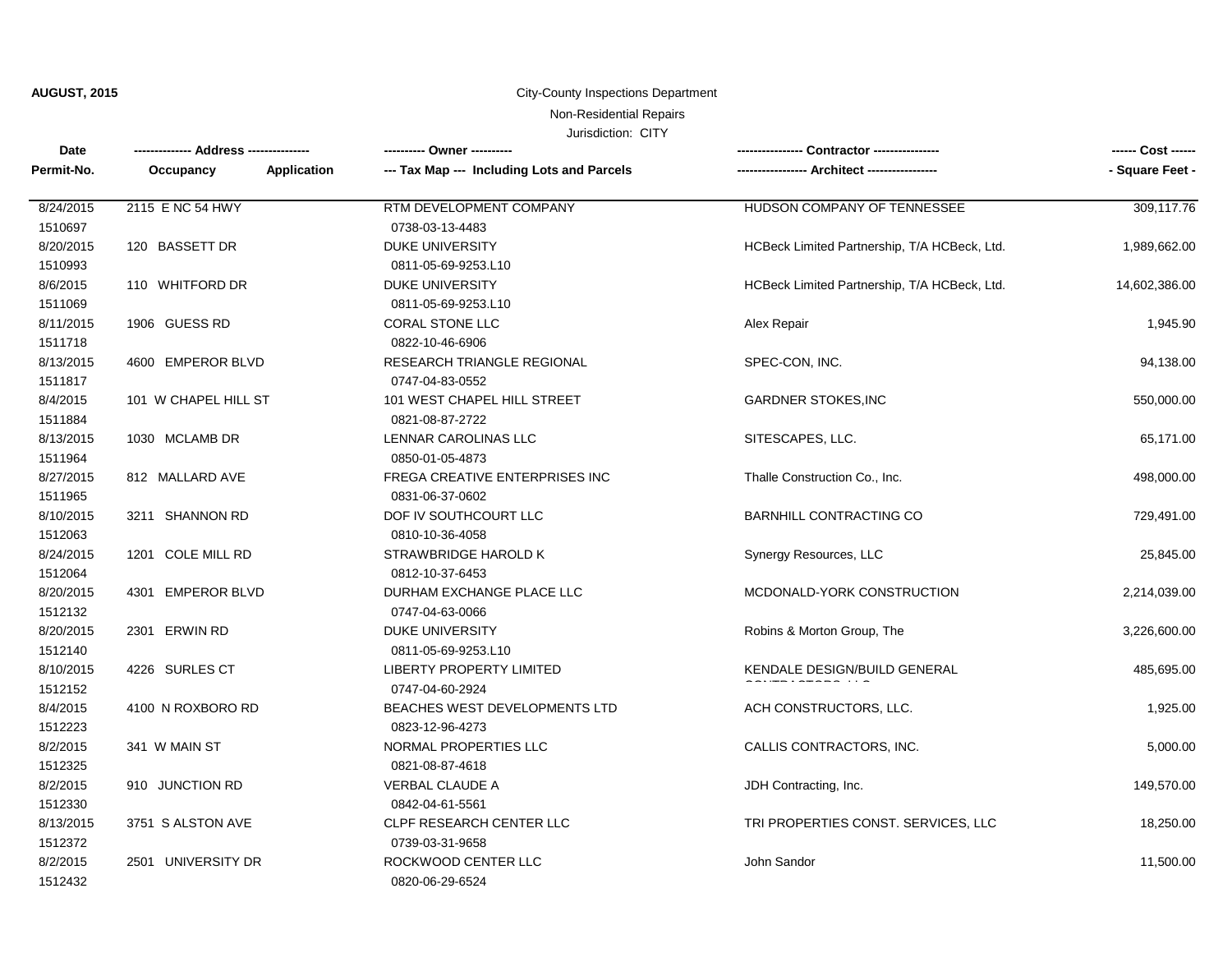## **AUGUST, 2015 City-County Inspections Department**

# Non-Residential Repairs

| Date                 |                                                                   |             | ---------- Owner ----------                        |                                         | ------ Cost ------ |
|----------------------|-------------------------------------------------------------------|-------------|----------------------------------------------------|-----------------------------------------|--------------------|
| Permit-No.           | Occupancy                                                         | Application | --- Tax Map --- Including Lots and Parcels         |                                         | - Square Feet -    |
| 8/2/2015<br>1512444  | 6910 FAYETTEVILLE RD                                              |             | SOUTHPOINT MALL LLC<br>0718-04-64-7017.SPL         | Couture, Donald E.                      | 112,000.00         |
| 8/2/2015<br>1512446  | 309 E CHAPEL HILL ST                                              |             | HOLLAND EMPIRE ALLIANCE LLC<br>0821-08-97-2808     | EMPIRE HARDHAT CONSTRUCTION, INC.       | 135,000.00         |
| 8/11/2015<br>1512447 | 523 DAVIS DR                                                      |             | LCFRE DURHAM KEYSTONE<br>0747-03-13-0124           | MCDONALD-YORK CONSTRUCTION              | 75,000.00          |
| 8/28/2015<br>1512463 | 1960 IVY CREEK BLVD                                               |             | <b>CORIUM LLC</b><br>0810-13-04-9072               | <b>BARNHILL CONTRACTING CO</b>          | 2,494,341.00       |
| 8/2/2015<br>1512465  | 2933 S MIAMI BLVD                                                 |             | RALEIGH PORTFOLIO IG-PPW LLC<br>0749-04-61-3705    | BPG MANAGEMENT CO-NC, LLC               | 28,778.00          |
| 8/5/2015<br>1512472  | 5316 PAGE RD                                                      |             | COASTAL FEDERAL CREDIT UNION<br>0747-02-55-5342    | Macallan Construction, LLC              | 9,366.62           |
| 8/2/2015<br>1512512  | 4022 STIRRUP CREEK DR                                             |             | HANOVER ACQUISITION 5 LLC<br>0748-02-68-3445       | <b>JMJ Commercial LLC</b>               | 54,495.00          |
| 8/2/2015<br>1512524  | 430 DAVIS DR                                                      |             | KEYSTONE 430 LL LLC<br>0747-03-03-2409.SPL         | SPECTRA BUILDERS INC.                   | 97,938.59          |
| 8/2/2015<br>1512525  | 3211 SHANNON RD                                                   |             | DOF IV SOUTHCOURT LLC<br>0810-10-36-4058           | <b>BARNHILL CONTRACTING CO</b>          | 10,000.00          |
| 8/2/2015<br>1512533  | 2216 ELBA ST                                                      |             | DUKE UNIVERSITY<br>0812-16-92-2431                 | Vertical Walls, Inc.                    | 6,624.00           |
| 8/2/2015<br>1512534  | 321 W GEER ST                                                     |             | UNCOLA EMPIRE LANDLORD LLC<br>0822-20-90-9282      | EMPIRE HARDHAT CONSTRUCTION, INC.       | 30,000.00          |
| 8/2/2015<br>1512546  | 2223 NORTHEAST CREEK PKWY                                         |             | SENTINEL NC-1 LLC<br>0739-04-55-3401               | WILSON, C.T., CONST. CO.                | 74,997.00          |
| 8/10/2015<br>1512551 | 7836 LEONARDO DR                                                  |             | CFA DURHAM NC LLC<br>0718-03-23-4121.L00           | Hight Builders, Inc., Fred              | 8,500.00           |
| 8/10/2015<br>1512621 | 801 CAPITOLA DR                                                   |             | ARE-100/800/801 CAPITOLA LLC<br>0737-01-28-5140    | INTEGRITY SERVICES GROUP LLC.           | 186,750.00         |
| 8/6/2015<br>1512624  | 2223 NORTHEAST CREEK PKWY<br>SENTINEL NC-1 LLC<br>0739-04-55-3401 |             |                                                    | TISHMAN CONSTRUCTION CORPORATION        | 194,143.00         |
| 8/21/2015<br>1512661 | 4226 SURLES CT                                                    |             | <b>LIBERTY PROPERTY LIMITED</b><br>0747-04-60-2924 | EQUIPMENT ERECTORS, INC.                | 1,001,400.00       |
| 8/6/2015<br>1512663  | 4915 BARBEE RD                                                    |             | DURHAM PUBLIC SCHOOLS BOARD<br>0729-04-74-2199     | ROBINSON TOWER, INC.                    | 92,500.00          |
| 8/27/2015<br>1512664 | 701 W MAIN ST                                                     |             | WEXFORD DURHAM CHESTERFIELD<br>0821-07-78-2403     | THE WHITING-TURNER CONTR. CO.-NC BRANCH | 5,455,719.00       |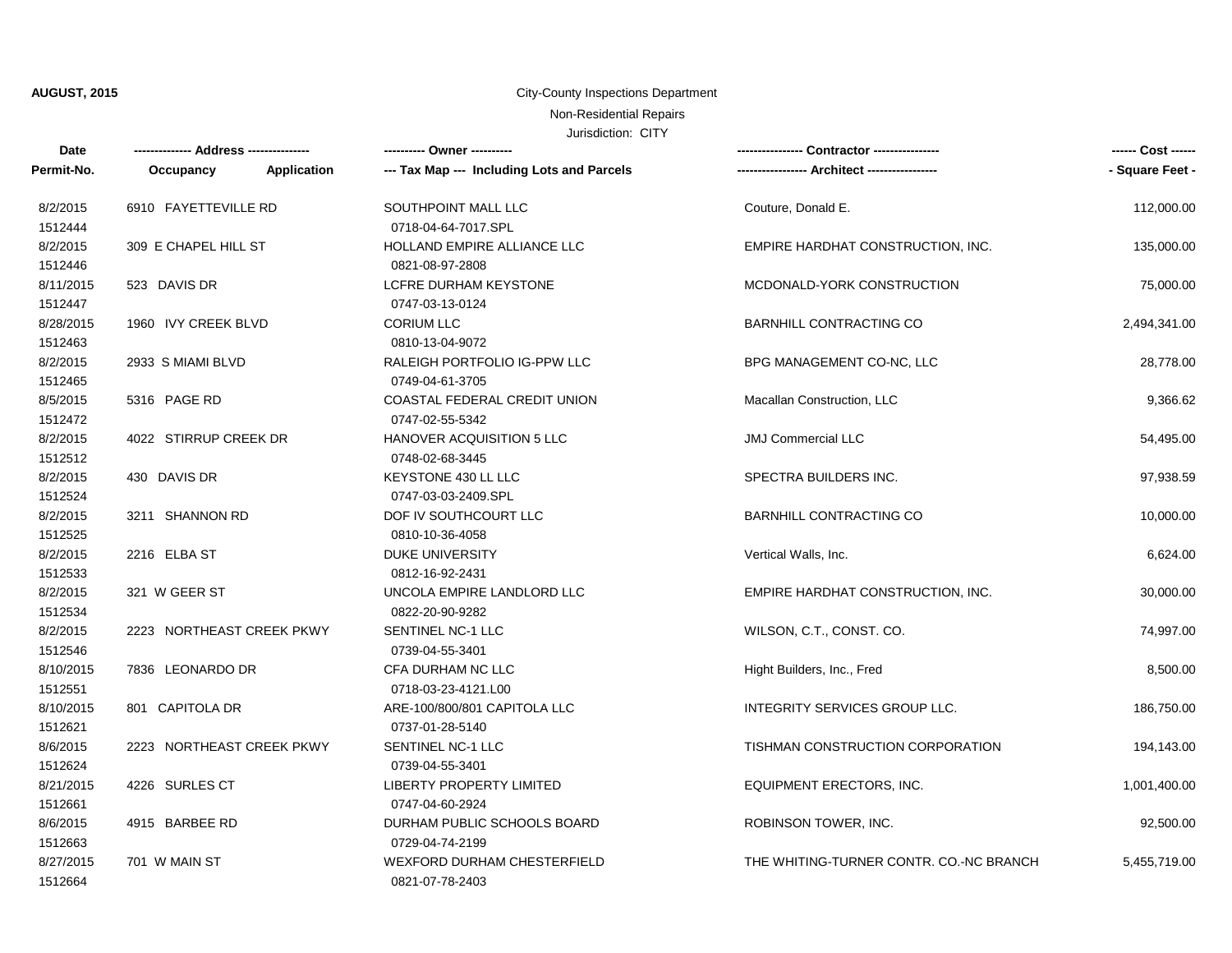## **AUGUST, 2015 City-County Inspections Department**

# Non-Residential Repairs

| Date       | -------------- Address --------------- | ---------- Owner ----------                |                                              | ------ Cost ------ |
|------------|----------------------------------------|--------------------------------------------|----------------------------------------------|--------------------|
| Permit-No. | Application<br>Occupancy               | --- Tax Map --- Including Lots and Parcels |                                              | - Square Feet -    |
| 8/11/2015  | 531 S ROXBORO ST                       | ST MARK AME ZION CHURCH                    | Sinclair Contracting, LLC                    | 8,000.00           |
| 1512666    |                                        | 0821-16-94-1698                            |                                              |                    |
| 8/20/2015  | 608 BURCH AVE                          | <b>FIELDS WILLIAM B</b>                    | THE WHITING-TURNER CONTR. CO.-NC BRANCH      | 4,500.00           |
| 1512668    |                                        | 0821-07-68-2347                            |                                              |                    |
| 8/10/2015  | 2301 ERWIN RD                          | <b>DUKE UNIVERSITY</b>                     | DUKE UNIVERSITY HEALTH SYSTEM, INC.          | 49,193.00          |
| 1512673    |                                        | 0811-05-69-9253.L10                        |                                              |                    |
| 8/10/2015  | 307 RESEARCH DR                        | <b>DUKE UNIVERSITY</b>                     | BALFOUR BEATTY CONSTRUCTION-DURHAM           | 514,466.00         |
| 1512679    |                                        | 0811-05-69-9253.L10                        |                                              |                    |
| 8/4/2015   | 4813 EMPEROR BLVD                      | PREHC CAMBRIDGE HALL IC LLC                | Brookwood Construction, LLC                  | 25,000.00          |
| 1512703    |                                        | 0747-04-64-7687                            |                                              |                    |
| 8/13/2015  | 401 CHAPEL DR                          | DUKE UNIVERSITY                            | ROMEO GUEST ASSOC. INC                       | 1,630,506.00       |
| 1512722    |                                        | 0811-05-69-9253.L10                        |                                              |                    |
| 8/17/2015  | 619 DISTRIBUTION DR                    | LIBERTY DURHAM LLC                         | SPEC-CON, INC.                               | 322,391.00         |
| 1512724    |                                        | 0747-03-22-0064                            |                                              |                    |
| 8/17/2015  | 1005 SLATER RD                         | CROWN OXFORD ASSOCIATES LLC                | SPEC-CON, INC.                               | 41,417.00          |
| 1512754    |                                        | 0747-04-64-9217                            |                                              |                    |
| 8/13/2015  | 1230 AVONDALE DR                       | <b>HARRINGTON BANK FSB</b>                 | AVONDALE ENTERPRISES, LLC                    | 24,500.00          |
| 1512767    |                                        | 0832-18-40-5701                            |                                              |                    |
| 8/18/2015  | 323 FOSTER ST                          | <b>FOSTER STREET PARTNERS LLC</b>          | <b>MIKE SIDERIO</b>                          | 29,650.00          |
| 1512772    |                                        | 0821-08-88-9690                            |                                              |                    |
| 8/27/2015  | 4813 EMPEROR BLVD                      | PREHC CAMBRIDGE HALL IC LLC                | Brookwood Construction, LLC                  | 383,050.00         |
| 1512776    |                                        | 0747-04-64-7687                            |                                              |                    |
| 8/27/2015  | 2301 ERWIN RD                          | <b>DUKE UNIVERSITY</b>                     | DUKE UNIVERSITY HEALTH SYSTEM, INC.          | 81,380.00          |
| 1512784    |                                        | 0811-05-69-9253.L10                        |                                              |                    |
| 8/19/2015  | 1612 ACADIA ST                         | <b>CITY OF DURHAM</b>                      | WALPOLE, ROBERT                              | 19,480.00          |
| 1512803    |                                        | 0832-13-13-6973                            |                                              |                    |
| 8/24/2015  | 20 DUKE MEDICINE CIR                   | <b>DUKE UNIVERSITY</b>                     | WILSON, C.T., CONST. CO.                     | 70,918.00          |
| 1512840    |                                        | 0811-05-69-9253.L10                        |                                              |                    |
| 8/20/2015  | 4022 FREEDOM LAKE DR                   | REGIONAL PEDIATRIC REAL ESTATE             | RILEY-LEWIS GEN CONTRACTORS, INC.            | 33,599.00          |
| 1512841    |                                        | 0833-01-06-3714                            |                                              |                    |
| 8/11/2015  | 3218 ROSE OF SHARON RD                 | DURHAM PUBLIC SCHOOLS BOARD                | DURHAM PUBLIC SCHOOLS (BUILD. ACCT)          | 36,346.00          |
| 1512844    |                                        | 0814-04-62-7784                            |                                              |                    |
| 8/21/2015  | 2520 MERIDIAN PKWY                     | IVC MERIDIAN LL O LLC                      | BEAM, J. D., INC.                            | 80,900.00          |
| 1512854    |                                        | 0738-01-06-1881                            |                                              |                    |
| 8/25/2015  | 120 BASSETT DR                         | <b>DUKE UNIVERSITY</b>                     | HCBeck Limited Partnership, T/A HCBeck, Ltd. | 34,255.00          |
| 1512889    |                                        | 0811-05-69-9253.L10                        |                                              |                    |